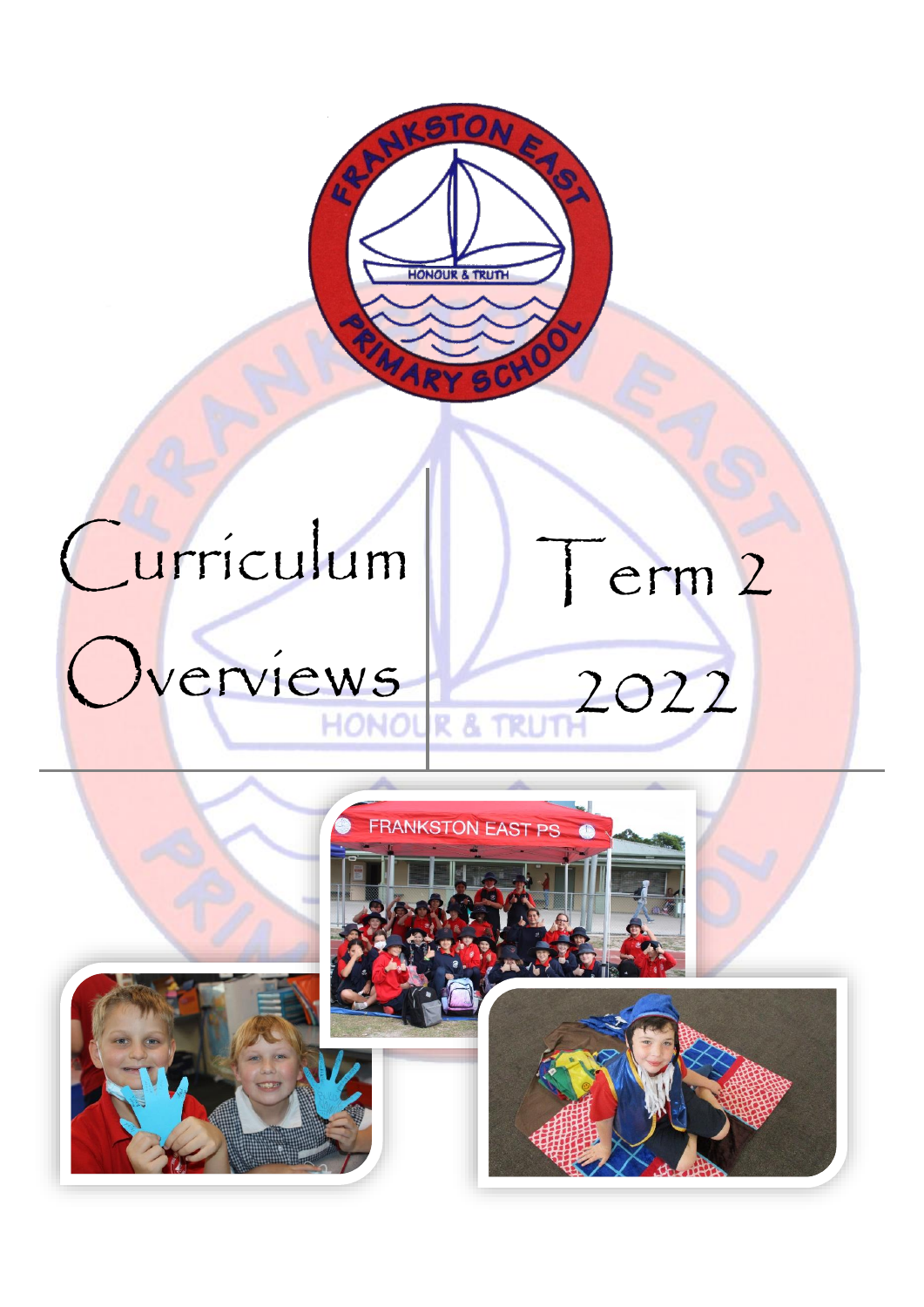# **Year Prep**

# **Literacy**

In Speaking and Listening activities, students will be engaged in learning experiences requiring them to:

- Continue to develop their listening skills in a variety of situations.
- Use interactive skills such as taking turns and acknowledging others.
- Listen to and recite chants, rhymes and songs which include sound patterns such as rhyme and alliteration.
- Discuss specific topics, expressing opinions and ideas.

In Reading activities, students will be engaged in learning experiences requiring them to:

- Continue developing their knowledge of sounds and how they are used in words.
- Develop their ability to recognise high frequency words.
- Enhance their comprehension of written texts using a variety of strategies.
- Hear and respond to stories and poems.

In writing activities, students will be engaged in learning experiences requiring them to:

- Experience modelled writing of narratives and procedural writing, such as how to use a yo-yo.
- Continue to develop their ability to write letters correctly.
- Develop their ability to spell simple words.
- Attempt to write simple texts that include ideas, information and recounts of personal experiences.

# **Mathematics**

Students will be engaged in:

- Daily automatic response of number and subitising activities.
- Identifying different aspects of time including day and night, days of the week and o'clock times.
- Activities which continue to develop their ability to recognise numerals and model numbers to 20.
- Identifying the characteristics of Australian coins and beginning to order coins according to their value
- Experiences to develop their ability to recognise simple shapes in the environment.

**Integrated Studies History: Historical concepts and skills** Historical significance **Historical Knowledge** Personal Histories Community histories *Looking at our families How has life for me and my family changed throughout the years?*

# **Activities students may be involved in are:**

- ANZAC Day Commemorations
- Mother's Day craft activities
- Mrs Sargood incursion
- **Education Week Activities**
- Andrea Hillbrick Book club activities
- Craft Power Art incursion
- Weekly Buddy Lunch with Grade<sup>5</sup>/ 6 buddies
- Fun Friday craft and language activities
- Participating in Move and Groove Monday dancing, mindful yoga and games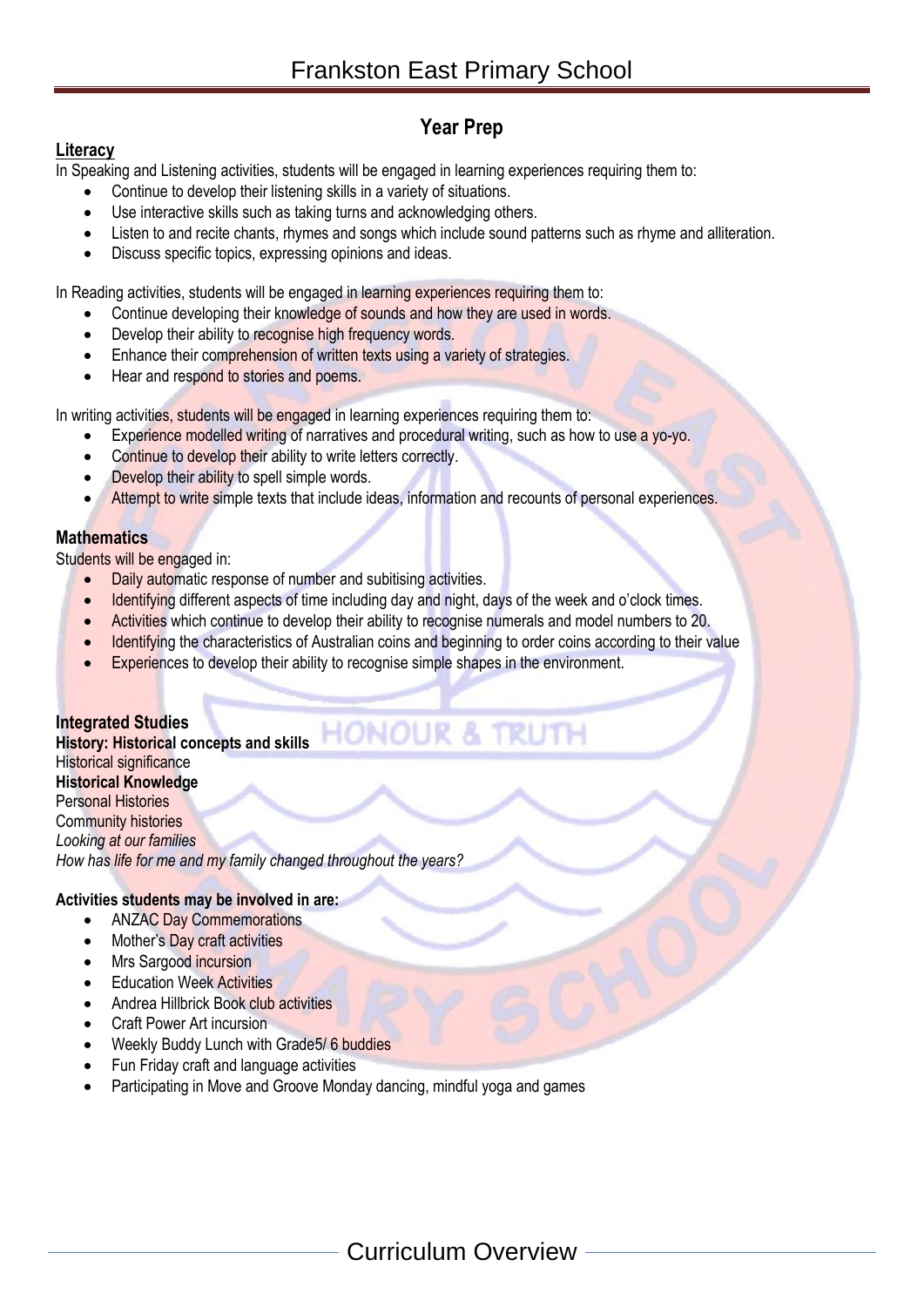# **Year 1/2**

# **Literacy**

#### Speaking and Listening

In Speaking and Listening activities, students will be engaged in learning experiences requiring them to:

- Discuss plots and characters from texts and sequence ideas.
- Explain and share their opinions as well as responses to texts.
- Use tone and pace to add meaning when speaking.
- Listen to others who are explaining and expressing their responses to texts.

#### Reading

In Reading activities, students will be engaged in learning experiences requiring them to:

- Recognise the differences between fiction and non-fiction texts.
- Continue to extend their ability to recognise upper and lower case letters as well as letter blends.
- Extend their knowledge of nouns and pronouns and introduce verbs.
- Enhance their comprehension of written texts by using prior knowledge and their own experiences to connect to texts.
- Use punctuation to increase fluency and understanding when reading.

#### **Writing**

In Writing activities, students will be engaged in learning experiences requiring them to:

- Experience writing narratives and procedural texts.
- Extend their ability to use punctuation correctly in writing, including capital letters, question marks and exclamation marks.
- Develop their spelling skills, including the use of final blends in words.
- Continue to develop their handwriting skills.

# **Numeracy**

In Numeracy, students will be introduced to and engaged in:

- Continued practice in recognising the properties of shapes.
- Developing their understanding of time as well as their ability to tell time, including using a calendar.
- Looking at simple maps, and giving and following directions.
- Activities that involve recognising, ordering and counting Australian coins.
- Hands on learning to develop students understanding of place value.

#### . **Integrated Studies**

#### **History**

How has life for me and my family changed throughout the years? Who are the people in my family, where were they were born and raised? How has technology changed people's lives?

Activities students may be involved in are:

- Craft Power incursion
- ANZAC Day Commemorations
- Visit from Mrs. Sargood
- **Education week activities**
- Andrea Hillbrick Book Club activities
- Mother's Day craft activities
- Fun Friday craft and language activities
- Participating in Move and Groove Monday dancing, mindful yoga and games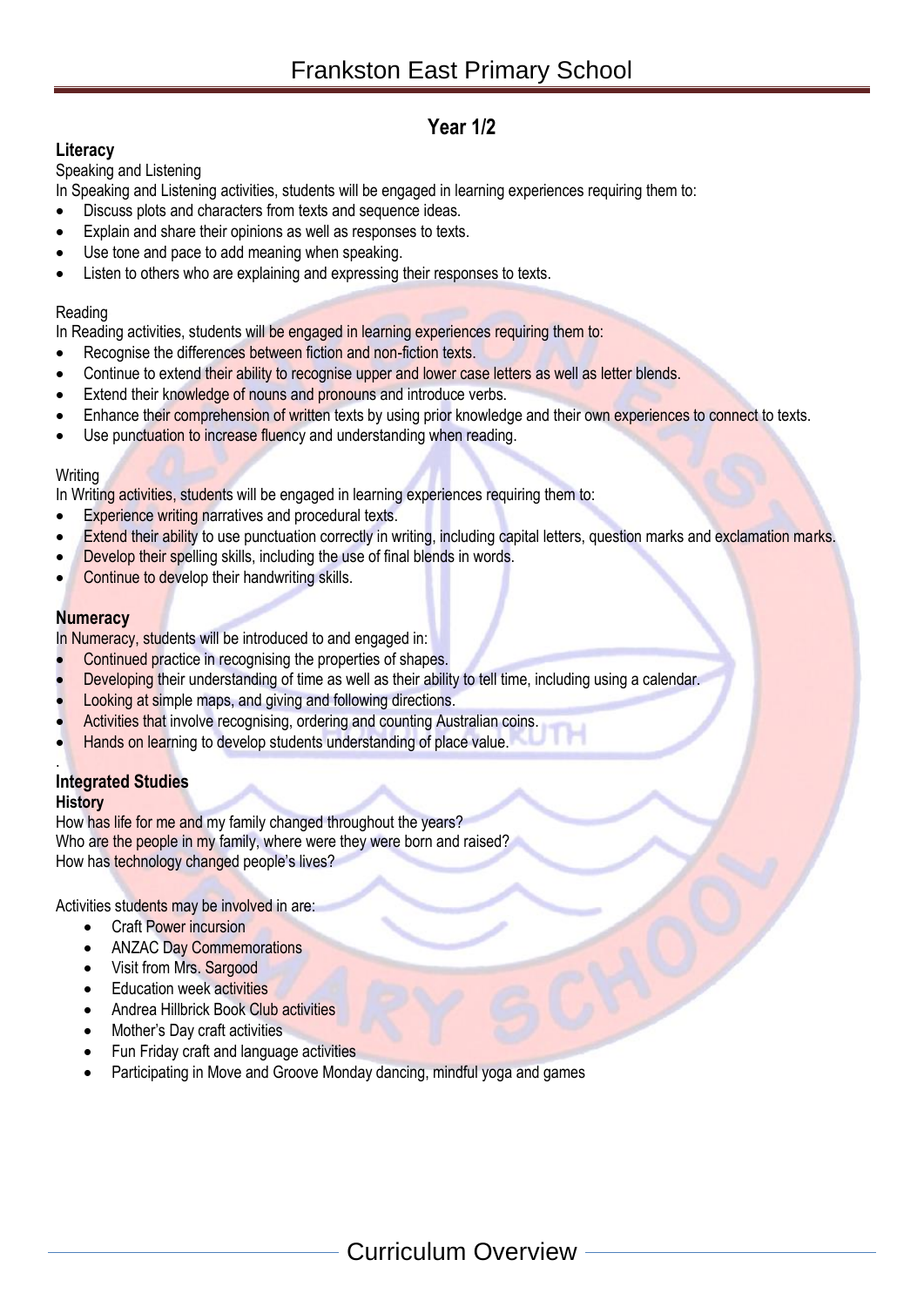# **Year 3/4**

# **Literacy**

#### Speaking and Listening

In Speaking and Listening activities, students will be engaged in learning experiences requiring them to:

- Listen to others' views and respond appropriately.
- Contribute actively to class and group discussions, asking questions and listening carefully.
- Plan, rehearse and give a short talk to the class.

# Reading and Viewing

Each week in grade 3 and 4 there is a class reading focus based on aspects of the C.A.F.E reading program. This term we will focus on Visualising, Predicting, Connecting and Comprehension. The Children in grade 3 and 4 will participate in a daily literacy program, which includes reading and viewing. During Reading activities, students will be engaged in learning experiences requiring them to: practise silent reading daily and read good fit books at home and school. Read in a guided reading group, respond to texts in a variety of ways, and identify authors and illustrators. They will discuss characters and the plot and settings of books read. Grade 3 and 4 students will use a variety of online programs such as Reading Eggspress to help develop literacy skills. They will identify different styles of text and give a book talk after reading a text. Students will participate in a range of reading responses in relation to Andrea Hilbrick's recommended texts.

#### Writing

In writing activities, students will be engaged in learning experiences requiring them to:

Create structured texts to explain ideas for different audiences, including narrative persuasive and information report. They demonstrate an understanding of simple grammar, select vocabulary from a range of resources and use accurate spelling and punctuation, editing to improve meaning.

# **Numeracy**

In Numeracy, students will be introduced to and engaged in:

- Problem solving activities.
- Activities that introduce various strategies to determine multiplication and division answers.
- **Hands on learning about multiplication and division.**
- Games and rotations to develop mental math skills and rapid recall in all four operations.
- Working in small groups.
- **Experiencing shapes and angles in the real world and naming them.**
- Collecting data and creating a variety of graphs.

# **Integrated Studies**

*HOW WERE PLACES AROUND THE WORLD DISCCOVERED?* Overview of unit

- Who are the notable explorers of the world?
- How did explorers travel?
- What was the first fleet?

Activities students may be involved in are:

- Understanding what the age of exploration is.
- They use historical terms.
- They sequence events.
- They identify different points of views.
- Students ask a range of questions.
- Creating an information report on a famous explorer.
- Expand vocabulary to subject specific terms such as exhibition, reading, using and creating maps.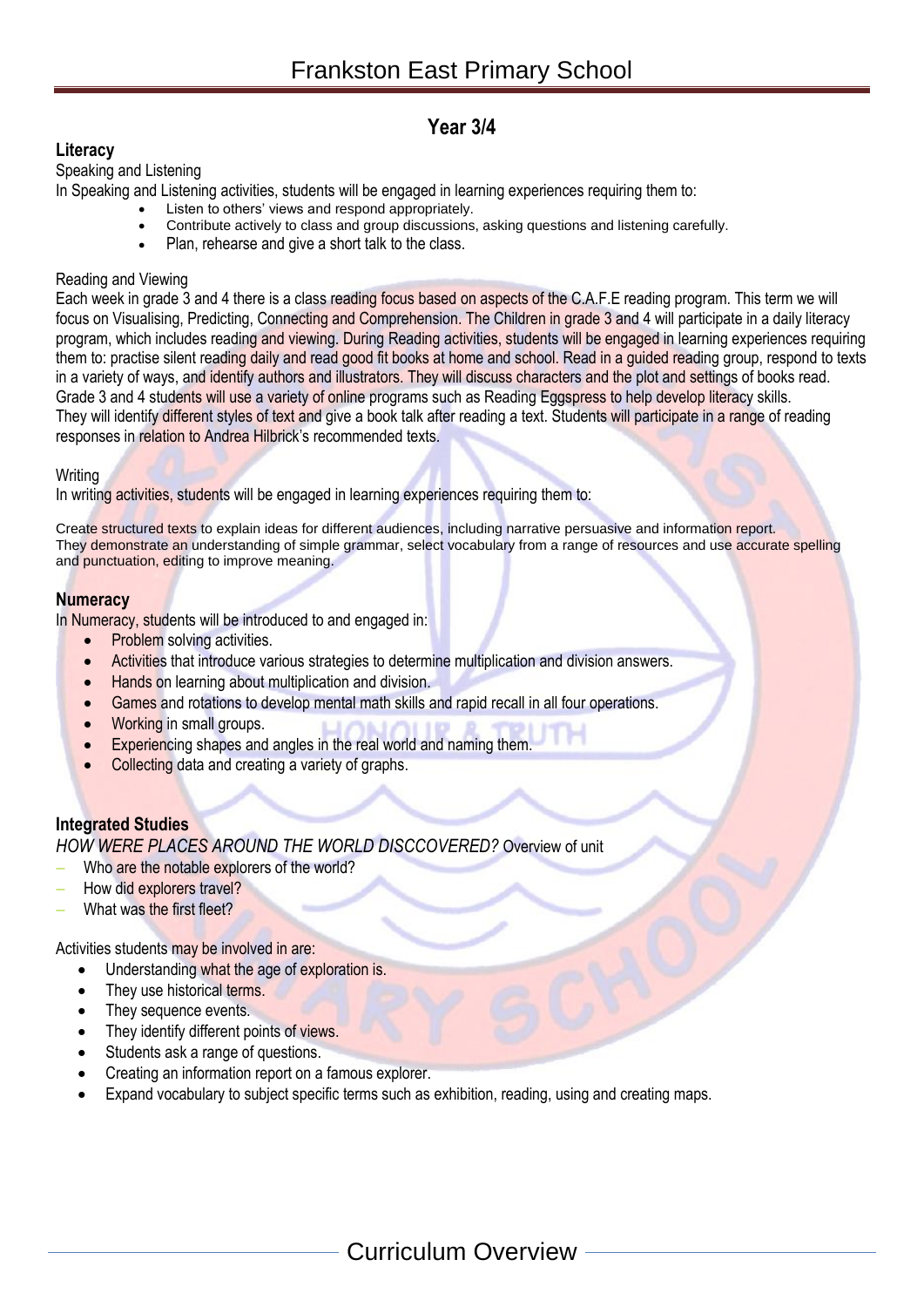# **Year 5/6**

# **Literacy**

# Speaking and Listening

In Speaking and Listening activities, students will be engaged in learning experiences requiring them to:

- Speak in public ( ANZAC DAY, SPORTS REPORTS)
- Listen and make notes from stories on Behind the News

# Reading

In Reading activities, students will be engaged in learning experiences requiring them to:

- Read between the lines and infer meaning of text.
- Synthesis text. Working out, who, why, but and so.
- Add unusual words to their Word Collector Sheet.
- Skim text to see what it is about.

Speak at Student Representative, Environment and

- Students will complete a number of activities related to the picture story books DON'T FORGET and WALK OF THE WHALES.
- Students will also undertake a literature study of The 27<sup>th</sup> Annual African Hippopotamus Race.

 Produce items for the school newsletter. • Write articles for student graduation book. Write letters using correct format. Use apostrophes where appropriate.

# **Writing**

In writing activities, students will be engaged in learning experiences requiring them to:

- Write a diary entry each week.
- Write persuasive and narrative text.
- **•** Present information to try and persuade someone to follow a particular point of view.
- Identify pronouns and contractions and use them to enhance writing.

# **Numeracy**

In Numeracy, students introduced to and engaged in:

- Ongoing quick maths practice.
- Ongoing tables practice.
- **Continued skill development based on the four** processes.
- Scales on maps.
- Angles and circles.
- Fractions as a number.
- Improper fractions.
- Lowest terms.

# **Integrated Studies**

# ANZAC DAY

In this unit students study the facts and feelings surrounding men and women involved in the landing at Gallipoli. Activities students may be involved in are:

- Project work
- ANZAC Day Ceremony
- Investigate e.g. Why did soldiers have to land at a beach in Gallipoli?
- Illustrate the Rising Sun badge soldiers wore on their slouch hats.
- Discuss the conditions soldiers had to bear at Gallipoli.
- Present research findings in written and electronic form.
- Create brochures, flyers and booklets
- Investigate Behind the News footage of the **Dardanelles**
- Remember and understand various important facts related to the topic.
- Research information e.g. who were Simpson and his donkey?
- Design headings, borders and illustrations.
- Develop a glossary of words related to the topics.
- Simple algebra equations.
- Multiples and fractions.

Identify and use adverbs.

Listen to directions

Grade meetings.

- Interpreting graphs.
- Drawing and measuring angles.
- Venn diagrams.
- Percentages.
- Lines of symmetry.
- Perimeter and area.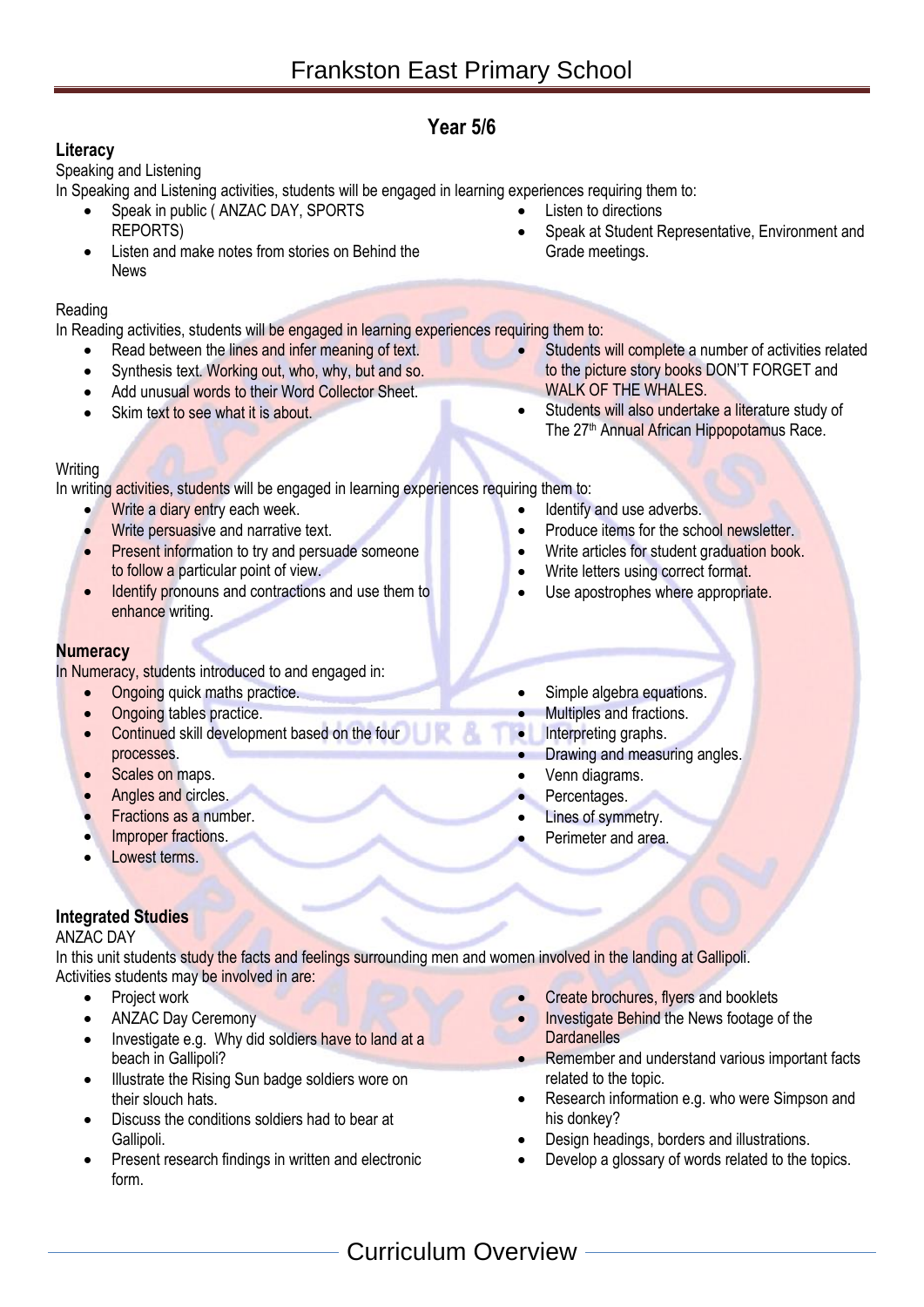# **Art**

# **Year Prep**

During Term two prep children will be involved in activities aimed at extending their confidence and skill level in the use of simple art room materials and techniques. They will be encouraged to share and discuss their ideas with others.

Knowledge of primary colours will be revised and through experimentation children will discover the secondary colours that are formed when they are mixed. Brightly coloured dyes will be used when trying a wax resist technique and will provide a further opportunity to explore colour mixing.

The children will be given the opportunity to become 'mini handymen' selecting precut templates, using hammers, glue and nails and constructing take-home models.

Small paper squares will be used to decorate an art piece and experiment with mosaic and we will look at many paper products used in art works and discover interesting ways we can use them to develop collages.

The children will have the opportunity to show their creativity and to extend their cutting and joining skills when selecting from a wide range of recycled materials to build a construction piece of their own choice. They will use tools other than brushes when working with paint to develop sponge print pictures and printed string block patterns.

Skills relating to line, pattern and decoration will be consolidated throughout the term and simple weaving skills will be introduced as a form of decoration.

#### **Year 1 and 2**

This term the children will combine weaving and decoration. They will use metallic threads to weave with and will be encouraged to select colours purposely to complement their colour theme or idea.

They will develop art pieces related to their year level integrated theme of "indigenous people and their connection to the land" and extend their understanding of texture by using line, scratch back or rubbing plates to develop a textured covering to suit the imaginary 'dreamtime animal' they have designed.

Drawing and painting activities undertaken will focus on developing an understanding of the relevant size of objects and in particular major parts of the body during the drawing of self-portraits using marker and paint. Colour mixing skills will be extended while working on this activity. They will experiment with ways to use a variety of different sized and shaped pieces of sponge to create different effects when printing with paint.

They will be introduced to the safe use of equipment when working with wood. They will trace, cut, sand and join wooden templates ready for painting.

Children in grade one and two will be encouraged to discuss their ideas and material choices when working and to share their finished art pieces with others. **HONOUR & TRUTH** 

# **Year 3 and 4**

During term two children in grades three and four will work on extending their concept of texture through the use of rubbing plates. The activities involved will also allow them to explore ways of adding parts to their art work in relief.

They will investigate ways to use geometric shapes to create a design and present their art piece reflecting appreciation for complementary colours. Colour mixing exercises will extend colour skills and concepts and introduce related terminology. Colour will be further explored to discover how it can be used to help to convey a mood or feeling.

Pastel techniques including colour blending and smudging will be tried and practised and used to convey a "toxic" scene based on an imaginary "garbage grot".

They will be introduced to the safe use of equipment when working with wood. Equipment will include junior saws, hammers, nails, goggles, stencils, pencils, PVA glue and sandpaper. They will trace, cut, sand and join wooden templates ready for painting.

#### **Year 5 and 6**

During term two children in grades 5 and 6 will further extend their colour concepts creating a tonal collage. Children will refer to the colour chart and experiment with colours mixed with white (tints) and colours mixed with black (shades). They will also be introduced to the amount of light or dark in a colour (tones).

The children will also be introduced to the concept of counterchange in design meaning to change from light to dark such as with a chequerboard, creating their own designs.

They will be introduced to Pyrography which is an ancient craft of burning pictures into wood. The children will use a variety of woodwork equipment including junior saws, hammers, nails, goggles, stencils, pencils and sandpaper.

Children in grades five and six will be expected to plan and discuss their response to a topic, including how well they believe they achieved their original plan. They will be encouraged to contribute positively, using appropriate art terminology, when art pieces are viewed, shared or discussed.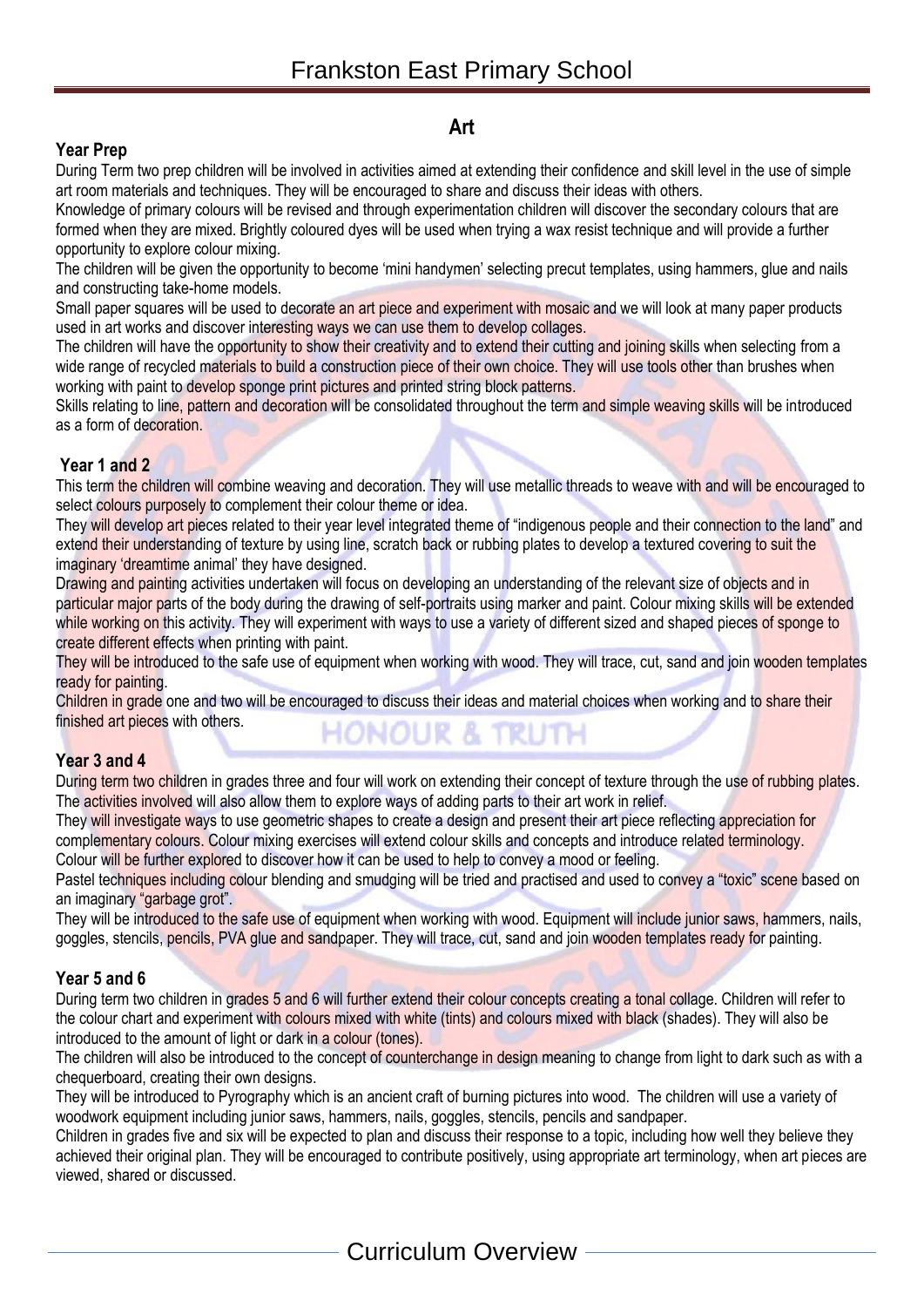# **LOTE**

# **Year P-2**

This term students are learning the topic '元気ですか' (genki desu ka; how are you?). In this unit students will learn how to ask and answer the question genki desu ka. They will use emotion and feeling vocabulary to answer the question. The vocabulary is chunked into colour groups so the preps will be learning their colours and the grade 1 and 2s are revisiting their colours.

あおAO, Blue words: かなしい Kanashii (sad)、いたい Itai (hurt)、げんきじゃない Genki janai (sick)、ねむい Nemui (sleepy/tired)

みどりMidori, Green words: とてもいい Totemoii (very good)、うれしい Ureshii (happy)、だいじょうぶ Daijoubu (I'm good)、げんきGenki (healthy/well)

きいろ Kiiro, Yellow words:まあまあ Maamaa (alright)、しんぱいしている Shinpaishiteiru (worried)、ピクピクPikupiku (wriggly/distracted)

あか Aka, Red words:おこっている Okotteiru (angry)、こわい Kowai (scared)

They will learn how to answer the question 'Genki desuka', with the structure of 'Adjective desu.'

#### **Year 3-6**

This term Grade 3-6s are continuing their topic from last term but are using the vocabulary they learnt last year to build sentences. Students will learn how to say in Japanese 'I ate 3 apples on Friday.' They have already learnt their days of the week and their fruit vocabulary. They are now working on how to use the verb ate in Japanese as a sentence and how sentence structures differ to the English language.

The structure they will be learning this term is:

Day of the week (こ(ni) Fruit word を(o) Number 食べました。(Tabemashita; ate) Days of the week:

- 月よう日; Getsuyoubi; Monday
- 火よう日; Kayoubi; Tuesday
- 水よう日; Suiyoubi; Wednesday
- 木よう日; Mokuyoubi; Thursday **HONOUR & TRUTH**
- 金よう日; Kinyoubi; Friday
- 土よう日; Doyoubi; Saturday
- 日よう日; Nichiyoubi; Sunday

Fruit vocabulary:

- オレンジ; Orenji; Orange
- なし; Nashi; Pear
- すもも; Sumomo; Plum
- りんご; Ringo; Apple
- いちご; Ichigo; Strawberry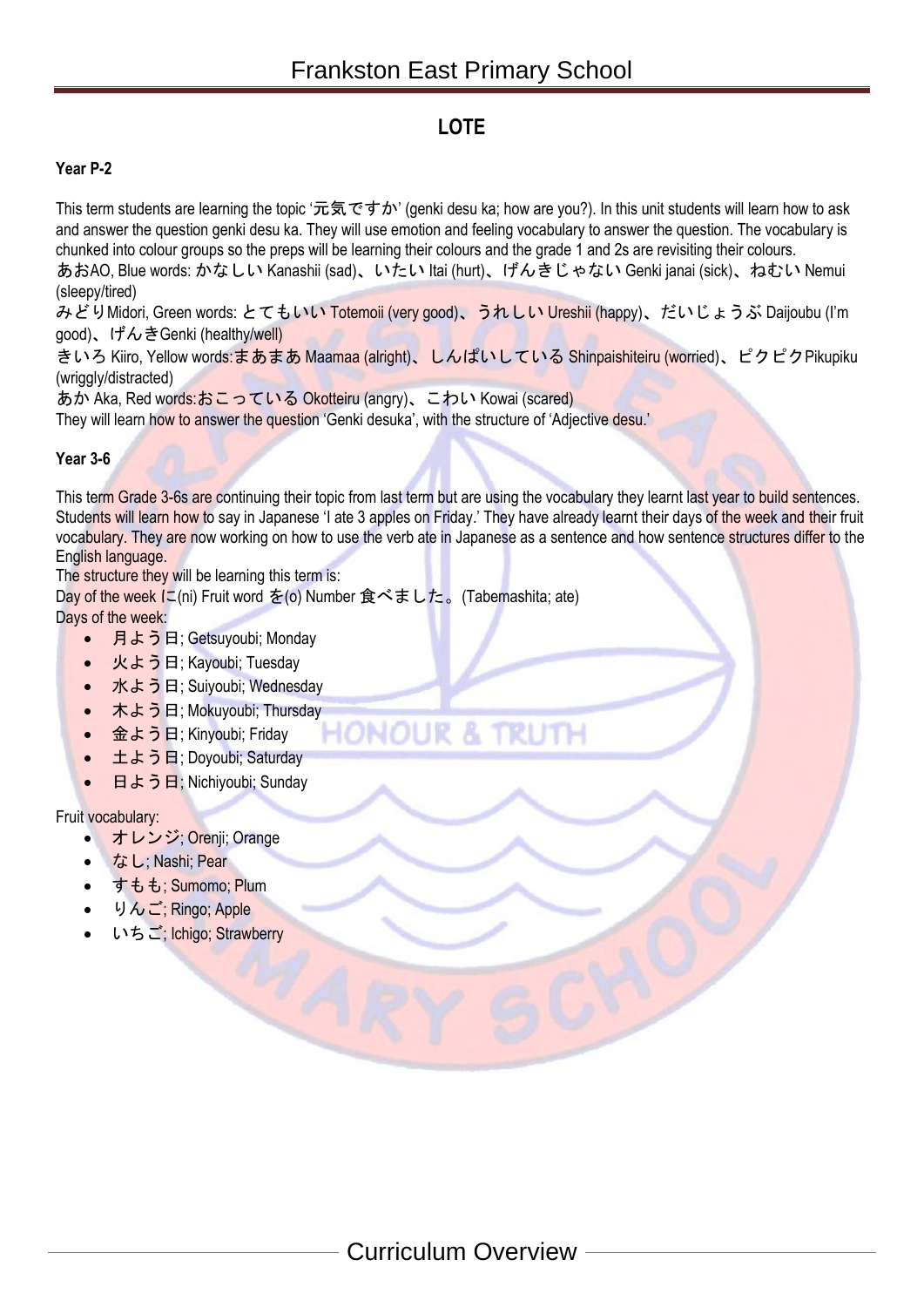# **Music**

#### **Year Prep – 2**

During term 2 our students will be participating in activities focused on music, dance and drama. In most lessons the children will use their voices as we sing a variety of songs. We will take a look at the catalogue of songs recorded by Australian performer Peter Combe. Our weekly lessons will explore and develop the basic music skills of beat, rhythm and tempo. They will be given an opportunity to play a wide range of our percussion instruments, both as a whole class participant and as part of a smaller ensemble. The students will also be introduced to our keyboards this term. They will develop an understanding of the notes that make up the musical alphabet. Most music session will include a dance component where students will participate in organised dances with set choreography. Personal expression and individuality will also be encouraged through dance. At the end of term 2, children will have the opportunity to perform in front of their classmates where they will learn about projection, stage awareness and movement.

#### **Year 3-6**

This term at FEPS our middle school and senior students will be offered musical activities focusing on listening, singing, playing, reading and recording. The activity of singing is firmly embedded in our music program as the ability to use our voices effectively to express ourselves is one of the most basic yet essential music skills. The playing of musical instruments both tuned and untuned is equally embedded in our music program. This term all senior classes will have the opportunity to explore the Ukulele. We will learn some simple chords and put them together to play some well-known tunes. The students will continue to explore the instruments in our music room including our African drums and keyboards.

Each session or unit of lessons will have learning outcomes clearly expressed to the students.

Children will also develop their creative dance styles and will be encouraged to dance in groups as well as solo. The student's personal preferences in music will be used as much as is practically possible.

#### **Band**

The selected group of children will continue to participate in our Band program which is run on Wednesday and Thursday afternoons. The band members will reinforce the skills learnt on their instruments (keyboards, bass, guitar, drums, vocals), learn how to read simple chord sheet music, rehearse songs chosen by the band, and perform later in the year to both small and large audiences. Practising instruments at home, during recess, lunch or after school will be a mandatory requirement in this special activity. Children will learn how to cooperate and work together as a group of very different individuals, they will develop sound listening skills, diplomacy and leadership skills. They will be required to dedicate many hours out of school time to learn lyrics and chords to songs to perform in front of a range of different audiences. Instrument sessions for future band recruits in grades 3 and 4 will also be offered. Dedicated and hardworking students will continue to learn throughout the year as they strive to join the band in the following years. Other students will enjoy the experience of learning an instrument with the intention of taking up this skill in the future.

#### **Choir**

In term 2 the School Choir will continue to meet every week at Thursday lunchtime This group will focus on enjoying the art of singing and performing and will learn some sound breathing and singing techniques along the way. As the year progresses the children will have the opportunity to sing to a variety of audiences and will learn to work cooperatively as a large group with similar interests.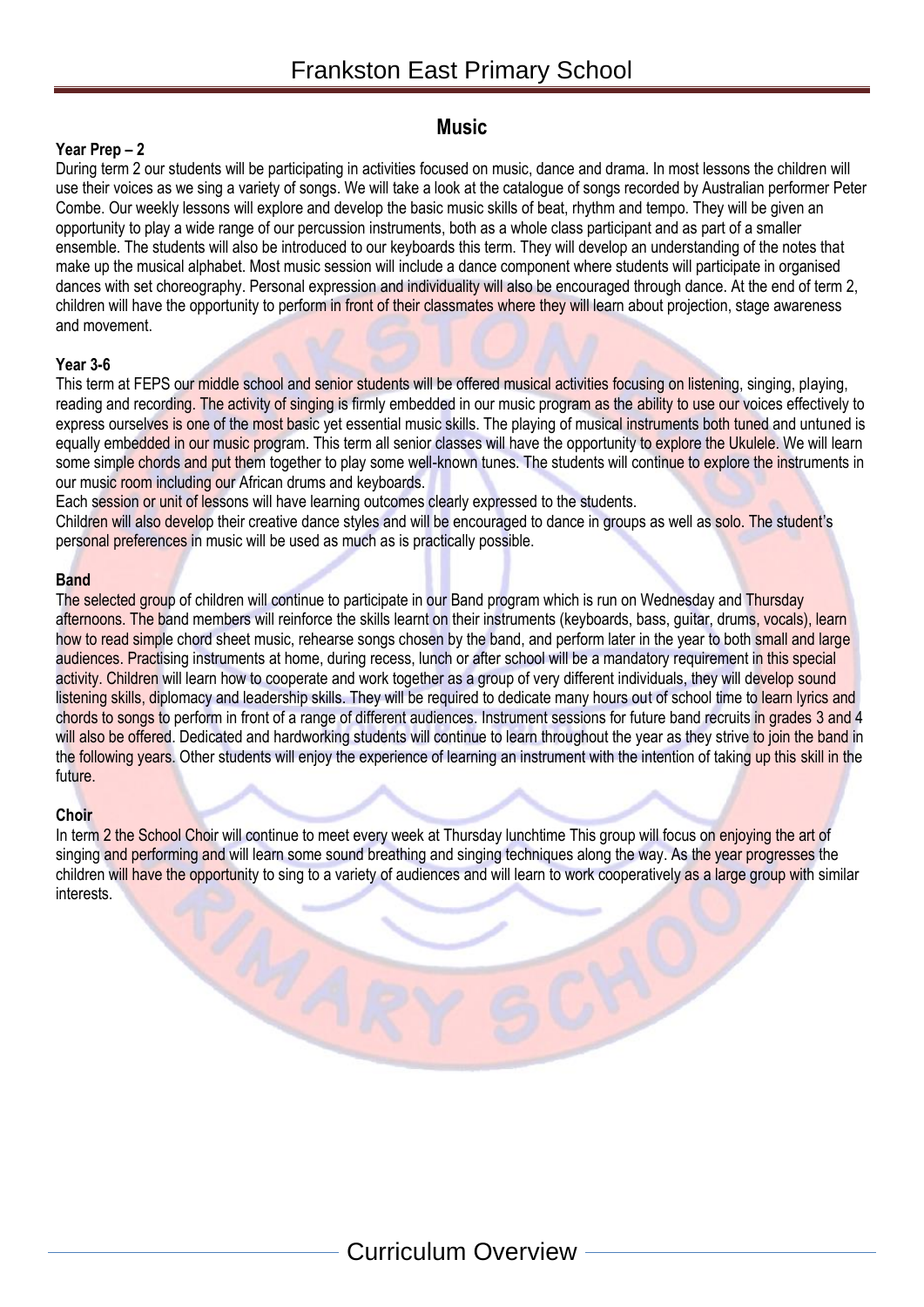# **Physical Education**

# **Year Prep**

During this term students will be involved in:

- Minor games and activities involving gross motor skills, running involving change of direction and for fitness, relays, hoop play.
- Ball skills underarm throws and catching, overarm throws, bouncing a ball.
	- Soccer skills
	- Football skills: running with a football, ball handling, kicking.
- Jump rope activities both group and individual ropes.

# **Year 1 and 2**

.

During this term students will be involved in:

- Minor games and activities involving gross motor skills and running involving change of direction and for fitness.
- Ball skills overarm throws and catching incorporated in simple games
	- Soccer skills
	- Football skills: ball handling, kicking, hand balling and marking
	- Keepings Off
- Jump rope activities both group and individual ropes.

# **Year 3 and 4**

During this term students will be involved in:

Developing skills and modified games in major sports – Rounders, Soccer, Football and Basketball.

# **Year 5 and 6**

**HONOUR & TRUTH** 

During this term students will be involved in:

Reviewing skills and games practice in major sports – Rounders, Soccer, Football and Basketball.